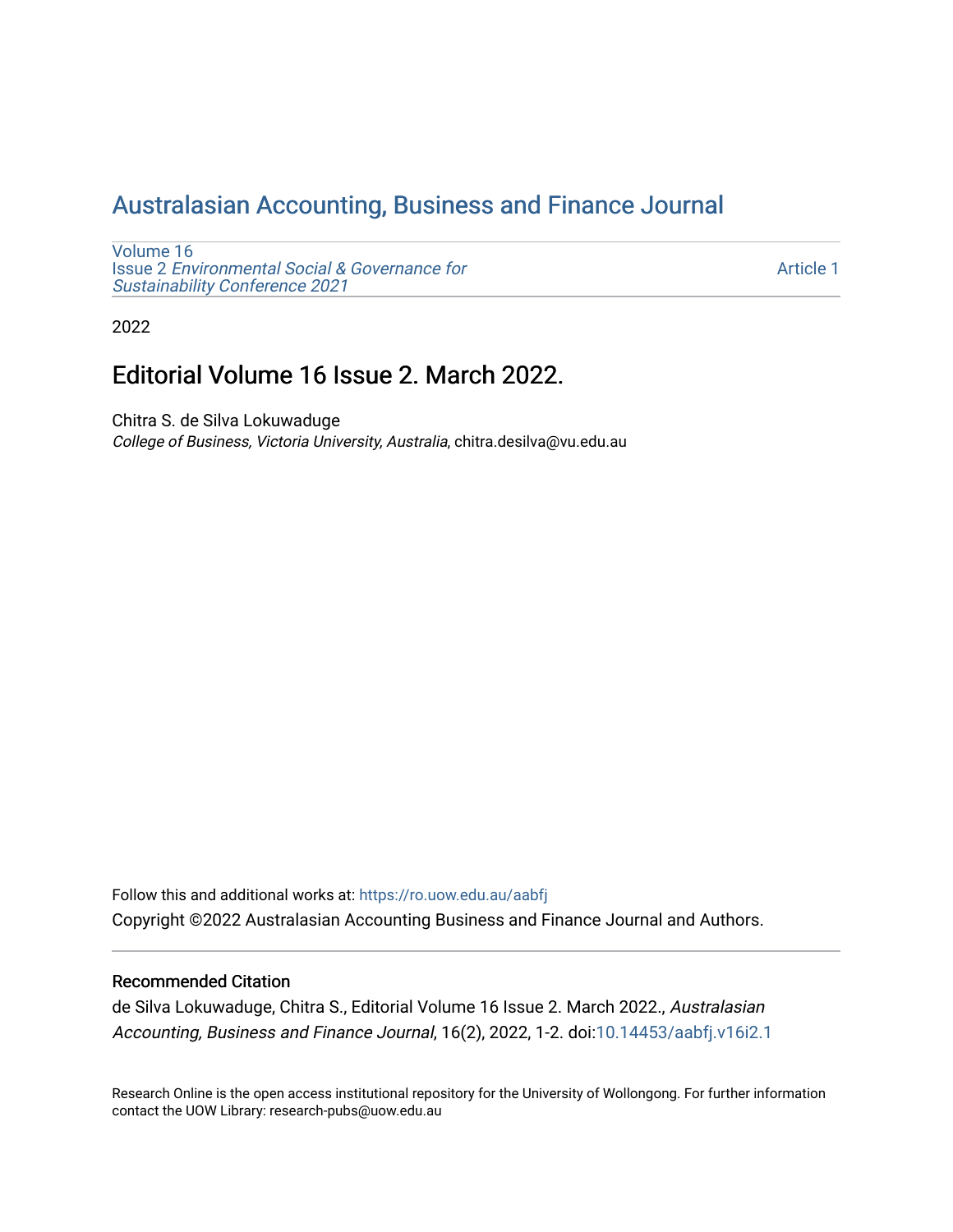## Editorial Volume 16 Issue 2. March 2022.

#### Abstract

This Special Issue is based on selected papers from the Environmental Social and Governance (ESG) and Sustainability Conference (2021). This is the second ESG conference held by Victoria University Business School (VUBS) and the Institute of Sustainable Industries and the Liveable Cities (ISILC) of Victoria University, Melbourne, Australia.

#### Keywords

Editorial Volume 16 Issue 2, March 2022, Environmental Social and Governance (ESG) and Sustainability Conference (2021)

#### Cover Page Footnote

We wish to thank all participants, reviewers, presenters and organisers who helped to make this conference such a success. Thank you!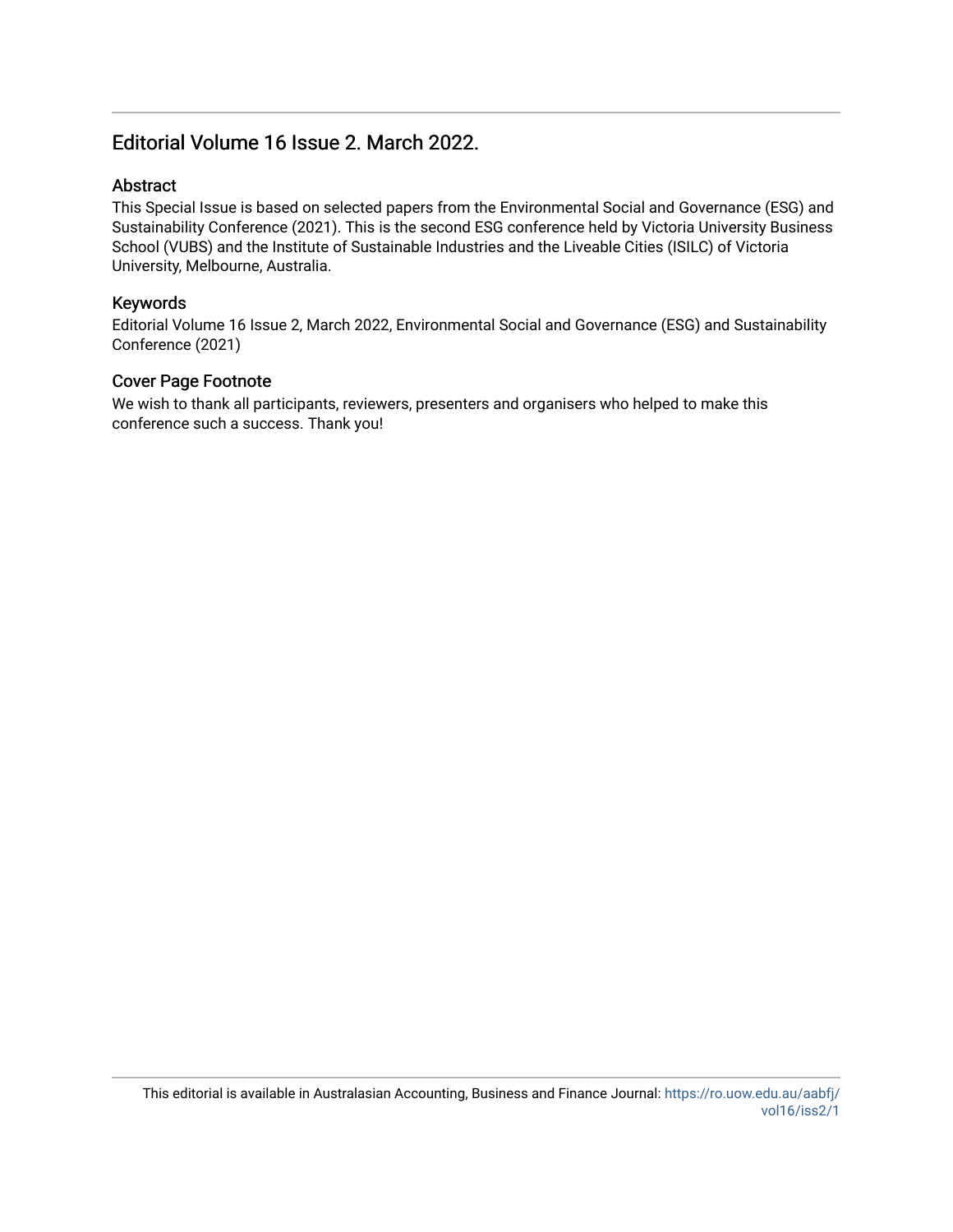

**.** 

# **Editorial Volume 16 Issue 2**

## **Dr Chitra S De Silva Lokuwaduge[1](#page-2-0)**

This Special Issue of the Australasian Accounting Business and Finance Journal (AABFJ) comes out of the Environmental Social and Governance (ESG) and Sustainability Conference (2021). This is the second ESG conference held by Victoria University Business School (VUBS) and the Institute of Sustainable Industries and the Liveable Cities (ISILC) of Victoria University, Melbourne, Australia. ESG and Sustainability have been a topic of much conversation during the last two decades. Several measures and tools are being developed to measure and report various aspects of Sustainability, and United Nations Sustainability Goals (UNSDGs) is one of them.

This Special Issue aims to encourage conversation among scholars to encourage sustainable development. In line with this aim, Armstrong & Li (2022) analyse the Governance and Sustainability in Local Government and conclude that future growth and well-being of local government communities can be assisted by good ESG practices. If carefully implemented, measures of ESG will provide vital missing information in measuring local government performance. In the next article, "Melbourne's Birrarung: the Missed Opportunity for Collaborative Urban River Governance", Goodwin (2022) discusses the importance of Collaborative Urban River Governance as the most suitable governance mechanism for sustainable environmental and social outcomes. Nguyen et al (2022) analyse the impact of ESG on Firm Performance in S&P 500 Non-Financial Firms.

From the SDG perspective, De Silva et al. (2022) discuss the topic "Public Sector Accountability to Implement Sustainable Development Goals in Sri Lanka: Influence of Traditional and Non-Traditional Donors. In the next article presented in this issue, Moore & Sciulli (2022) explore the Sustainable Development Goal Disclosures within Australian Superannuation Funds.

Using thematic analysis, Liao & Khan (2022) study the "Future Hybrid Accounting: a review of water accounting and management research". In the last article, Sofian et al (2022) discuss the "Past, Present, and Future of Corporate Social Responsibility and Earnings Management Research" using PRISMA to analyse 152 Scopus-indexed articles. This review covers influential authors and reports, leading journals and countries, and research cluster networks. We have attempted to conduct a brief review of sustainability research in light of ESG, SDGs

<span id="page-2-0"></span><sup>1</sup> Victoria University Business School, Victoria University Melbourne, Australia. Chitra.DeSilva@vu.edu.au